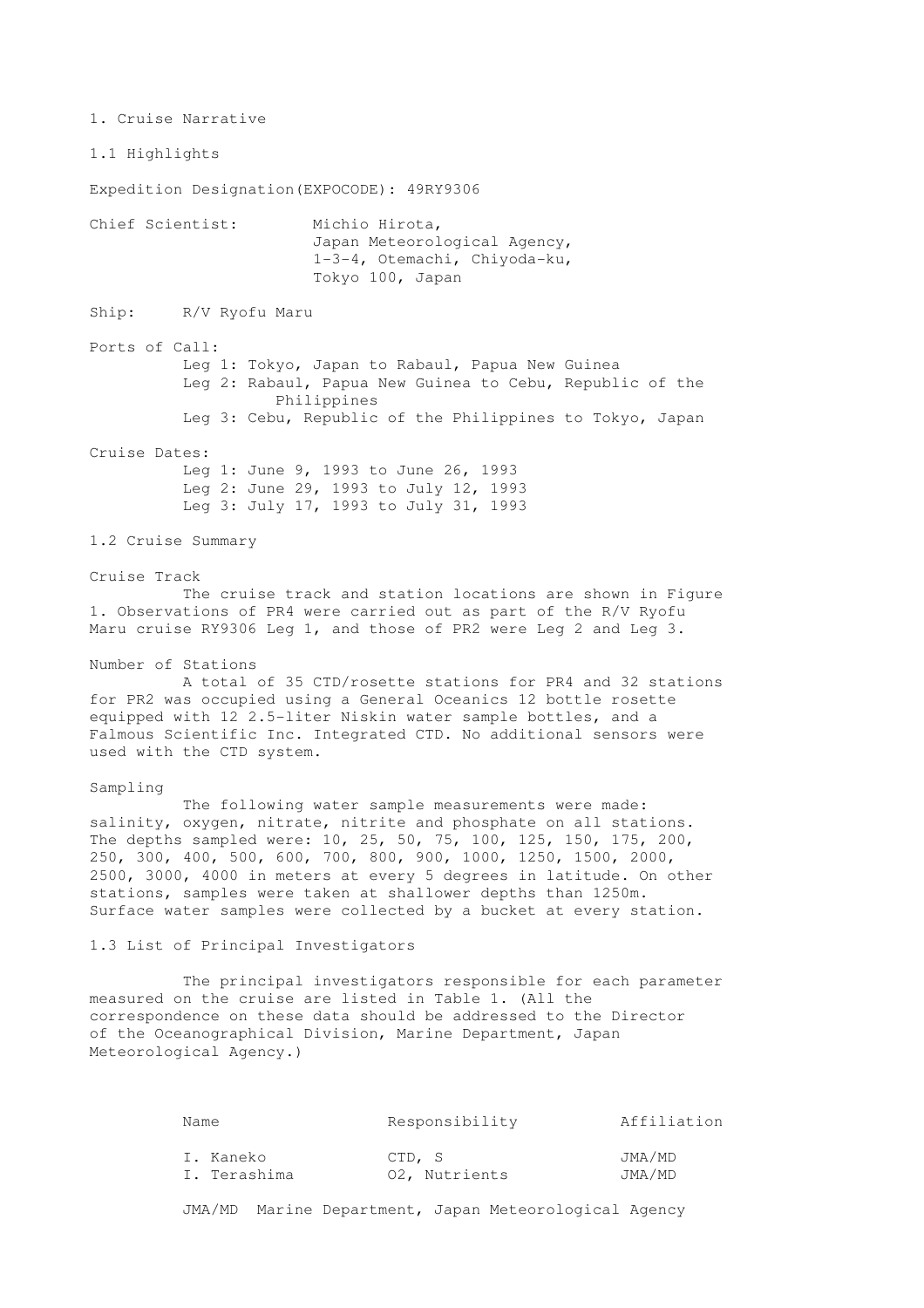Table 1. Principal Investigators for all measurements.

2. Measurement Techniques and Calibrations

## 2.1 CTD

 The CTD is Falmous Scientific Inc. Integrated CTD. A Compaq DeskPro 486/33 with 16 MByte of memory was used as the primary data collection device and all FSK signals of CTD data were backed up using the digital audio tape (DAT). All of the data was primary recorded in RAM disk, and after the observation, data was processed following Millard and Yang(1992).

 The temperature and pressure sensor were calibrated at the calibration facility of FSI before the shipping and the calibration table in the facility is updated.

 The conductivity sensor was calibrated at sea using data from the measurements of salinity collected at 9 stations on PR4 and 9 stations on PR2. The salinometer is Guildline Portasal model 8410 for the measurements of salinity of the water samples. We used the batch P118 of IAPSO as standard sea water to calibrate the salinometer. The results are shown in Table 3. The calibration constant is determined assuming that the bias zero.

|             | Bias | Slope   |
|-------------|------|---------|
|             |      |         |
| RY8462-8471 | 0.0  | 1,00010 |
| RY8472-8476 | 0.0  | 1,00027 |
| RY8477      | 0.0  | 1,00018 |
| RY8478-8496 | 0.0  | 1.00027 |
| RY8497-8508 | 0.0  | 1,00029 |
| RY8511-8531 | 0.0  | 1.00036 |

Table 3. The conductivity scaling factor

 The temperature in "-.SEA" and "-.CTD" files are described with the international temperature scale of 1990 (ITS-90).

## 2.2 Oxygen Measurements

 The determination of dissolved oxygen was done by the modified version of the Winkler method described in "Kaiyo Kansoku Shishin (Manual on Oceanographic Observation)" published by the Japan Meteorological Agency(1970). The reagent blank was not subtracted. No estimation of accuracy and precision has been done.

 Because no temperature data when samples were taken from bottles are recorded, it was assumed that the density of samples is 1022.156 kg/m3 (which assume the temperature for 28 degree C and salinity for 34.68) and use this value to convert from umol/l to umol/kg.

## 2.3 Nutrients Analyses

 The nutrients analyses were done by the Technicon Auto Analyzer II described in "Kaiyo Kansoku Shishin (Manual on